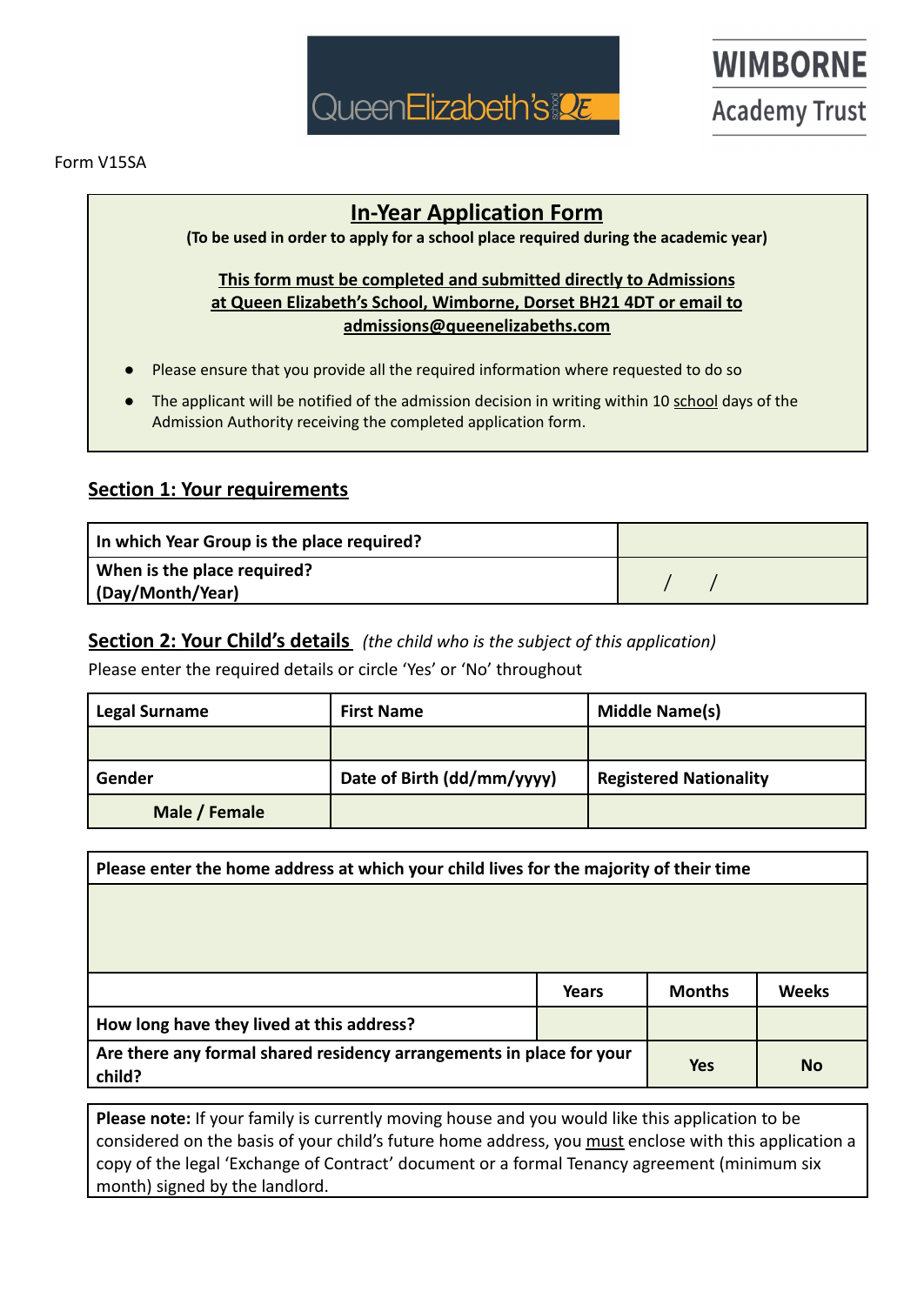# QueenElizabeth's

| Do they have European Economic Area Citizenship?                                                                                  | <b>Yes</b> | <b>No</b> |
|-----------------------------------------------------------------------------------------------------------------------------------|------------|-----------|
| Are they currently on the roll of a United Kingdom school?                                                                        | <b>Yes</b> | No.       |
| If NO, when did they last attend school?<br>Enter month/year                                                                      |            |           |
| Are they currently a 'Looked After Child' - a child in the care of a Local<br>Authority?                                          | <b>Yes</b> | <b>No</b> |
| Is there an adoption, child arrangements or special guardianship<br>order in place?                                               | <b>Yes</b> | <b>No</b> |
| Are they designated as a registered carer for another person?                                                                     | <b>Yes</b> | <b>No</b> |
| Are they entitled to an Early years, Pupil or Service premium?                                                                    | <b>Yes</b> | <b>No</b> |
| Do they have an Education, Health and Care Plan (EHCP)?                                                                           | <b>Yes</b> | <b>No</b> |
| Do they have any special educational need, disability or medical<br>condition the school should be aware of? You may be contacted | <b>Yes</b> | <b>No</b> |
| Do they have a registered support worker?                                                                                         | <b>Yes</b> | <b>No</b> |

| Does your child have any siblings currently attending this school at<br>the time of application      |            |                 | <b>Yes</b>                  | No |
|------------------------------------------------------------------------------------------------------|------------|-----------------|-----------------------------|----|
| If 'Yes' enter the details of any one sibling who is currently registered on the roll of this school |            |                 |                             |    |
| <b>Legal Surname</b>                                                                                 | First name | DOB: dd/mm/yyyy | <b>Brother/Sister/Other</b> |    |
|                                                                                                      |            |                 |                             |    |

## **Section 3: Applicant Details** *(the applicant is the person completing this form)*

Please enter the required detail or circle 'Yes' or 'No'

| <b>Surname</b>                                                                               | <b>First Name</b>    |                      |  | <b>Title</b> |  |
|----------------------------------------------------------------------------------------------|----------------------|----------------------|--|--------------|--|
|                                                                                              |                      |                      |  |              |  |
| <b>Relationship to child</b>                                                                 | Parent               | Carer                |  | <b>Other</b> |  |
| Do you live at the same address as the child you are applying for<br><b>Yes</b><br><b>No</b> |                      |                      |  |              |  |
| If 'No' then please provide your full address for communication purposes (include postcode)  |                      |                      |  |              |  |
|                                                                                              |                      |                      |  |              |  |
|                                                                                              |                      |                      |  |              |  |
|                                                                                              |                      |                      |  |              |  |
| Landline telephone number                                                                    | <b>Mobile number</b> | <b>Email address</b> |  |              |  |